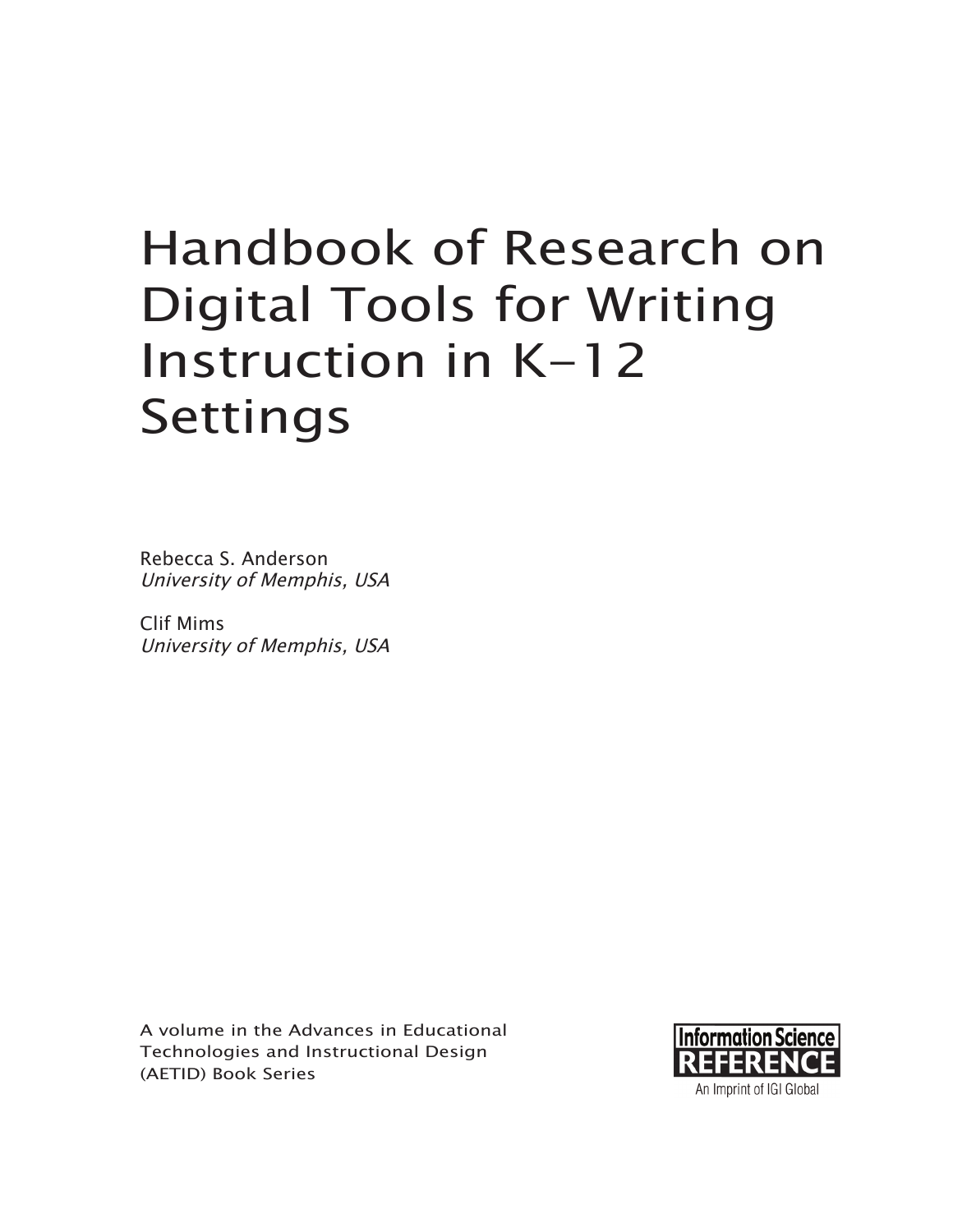Managing Director: Production Editor: Development Editor: Acquisitions Editor: Typesetter: Cover Design:

Lindsay Johnston Jennifer Yoder Austin DeMarco Kayla Wolfe Matthew Snyder Jason Mull

Published in the United States of America by Information Science Reference (an imprint of IGI Global) 701 E. Chocolate Avenue Hershey PA 17033 Tel: 717-533-8845 Fax: 717-533-8661 E-mail: cust@igi-global.com Web site: http://www.igi-global.com

Copyright © 2014 by IGI Global. All rights reserved. No part of this publication may be reproduced, stored or distributed in any form or by any means, electronic or mechanical, including photocopying, without written permission from the publisher. Product or company names used in this set are for identification purposes only. Inclusion of the names of the products or companies does not indicate a claim of ownership by IGI Global of the trademark or registered trademark. Library of Congress Cataloging-in-Publication Data

Handbook of Research on Digital tools for writing instruction in K-12 settings / Rebecca S. Anderson and Clif Mims, editors.

pages cm

Includes bibliographical references and index.

 ISBN 978-1-4666-5982-7 (hardcover) -- ISBN 978-1-4666-5983-4 (ebook) -- ISBN 978-1-4666-5985-8 (print & perpetual access) 1. English language--Composition and exercises--Study and teaching--Computer network resources. 2.English language--Composition and exercises--Study and teaching--Computer-assisted instruction. 3. Education--Effect of technological innovations on. 4. Educational technology. I. Anderson, Rebecca S. II. Mims, Clif, 1971-

 LB1576.7.H35 2014 808'.042071--dc23

2014004939

This book is published in the IGI Global book series Advances in Educational Technologies and Instructional Design (AE-TID) (ISSN: 2326-8905; eISSN: 2326-8913)

British Cataloguing in Publication Data

A Cataloguing in Publication record for this book is available from the British Library.

All work contributed to this book is new, previously-unpublished material. The views expressed in this book are those of the authors, but not necessarily of the publisher.

For electronic access to this publication, please contact: eresources@igi-global.com.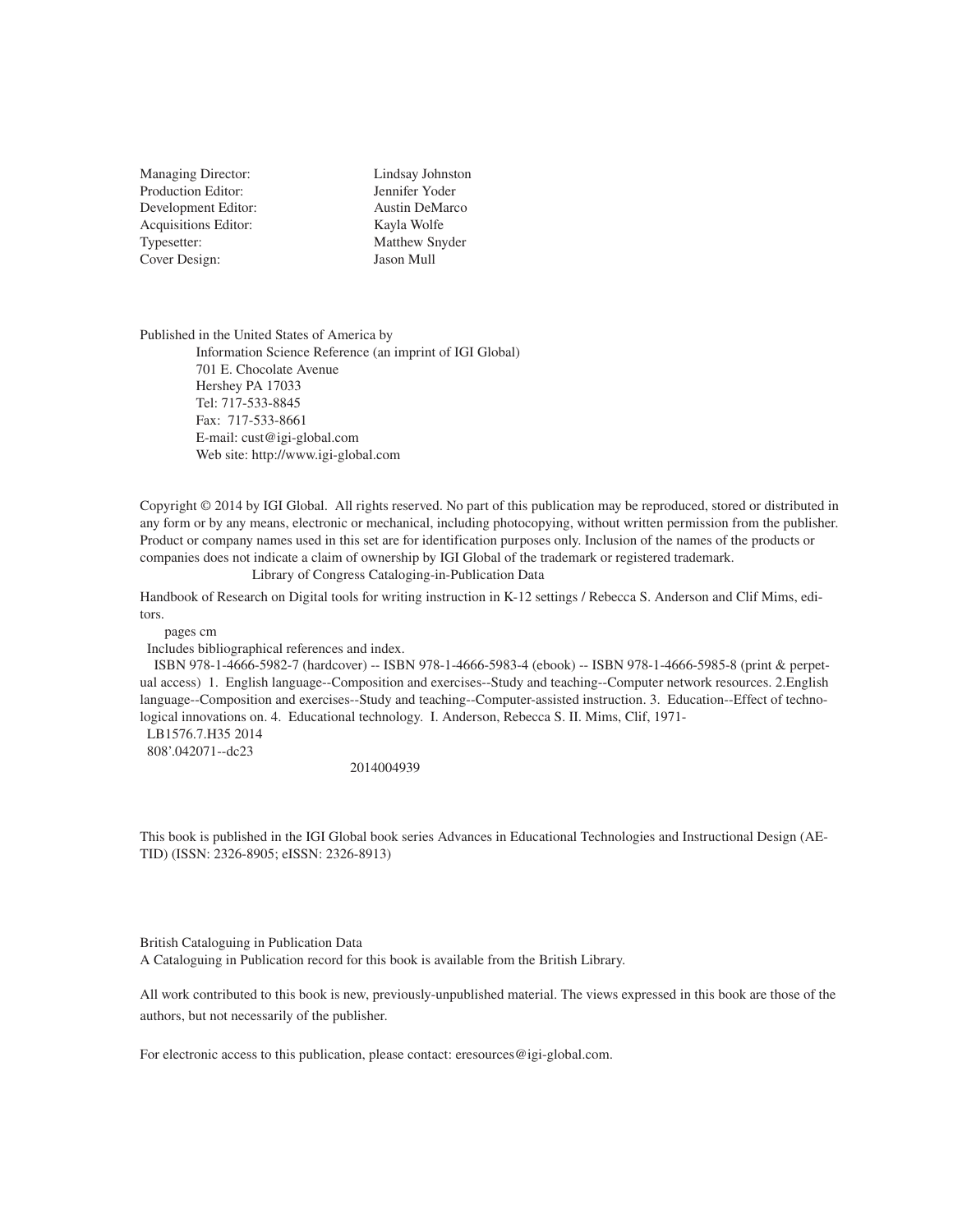# Chapter 5 Connecting In and Outof-School Writing Through Digital Tools

**Emily Howell** *Clemson University, USA*

**David Reinking** *Clemson University, USA*

# **ABSTRACT**

*This chapter considers issues and possibilities for connecting the writing students are doing in digital environments outside of school to developing writing ability within school. It presents theoretical frameworks consistent with exploring that connection, including New Literacy Studies and participatory culture. The authors offer a rationale for linking in and out-of-school literacies and give specific examples of the types of writing that connect these two cultures with digital writing tools. Finally, the chapter discusses implications for teaching.*

#### **INTRODUCTION**

There is a fundamental tension in the teaching of writing between what is standard and what is individual (Kress, 2003). On one hand, teachers guide students to engage in conventional writing that follows specific rules and formats. However, writing is also a means of individual expression, highly creative and situated in the context of the learner (Gee, 2007). That dichotomy is reflected prominently today in students' in-school and outof-school literacies, which is the topic we address in this chapter.

In an information age texts are ubiquitous in and out of school, appearing in a mélange of media, formats, and contexts that include conventional printed materials in school and a variety of electronic devices often more common outside of school. In the contemporary world, new digital forms of writing permeate a broad swath of students' lives outside of school, and these new forms have little resemblance to the conventional writing that remains entrenched within many schools. Consequently, digital forms of communication and writing may not be recognized, validated, or integrated productively into formal writing

DOI: 10.4018/978-1-4666-5982-7.ch005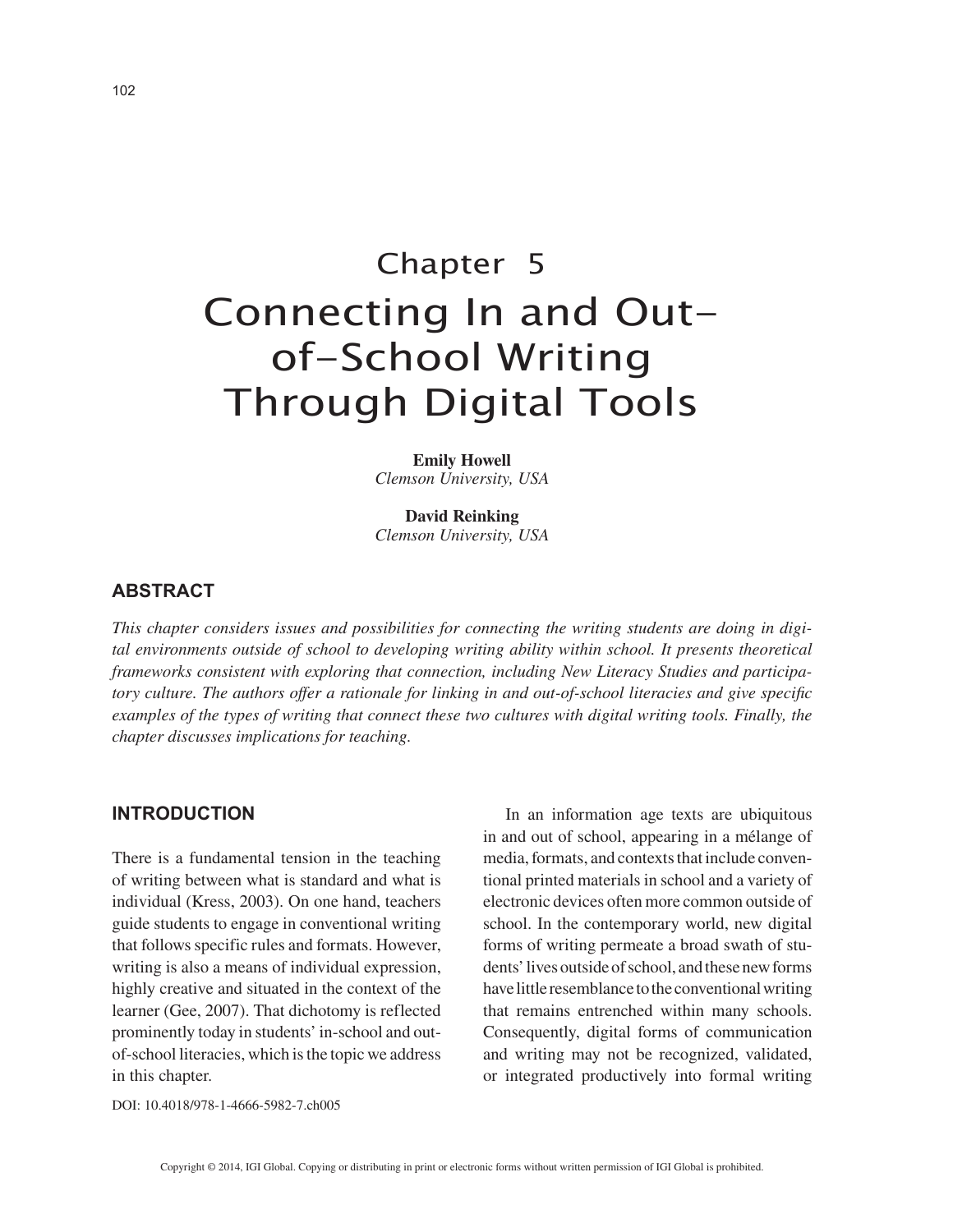instruction. In fact, a 2008 study of students' inand out-of-school writing practices revealed that, although all teens write for school and 93% write for their own pleasure, 60% do not consider their electronic communication as writing (Lenhart, Arafeh, Smith, & Macgill, 2008). Further, 49% reported enjoying the writing they do outside of school, whereas only 17% liked the writing they do in school (Lenhart et al., 2008). Why do students not identify their more informal, digital communication as writing? What implications does that disjuncture have on students' self-efficacy and motivation to write? How can in-school writing connect to the enjoyment students' have in outof-school writing? These are the questions we address in this chapter.

The value students find in writing for themselves outside of school, often today in digital spaces, has important implications for the teaching of writing within schools as well as the skills needed for students to thrive in the 21st century. Because writing with digital tools is part of the culture in which students live outside of school, we begin with a discussion using New Literacy Studies (NLS) to examine how this context is tied to literacy (Gee, 2011), and how that culture has become more participatory (Jenkins, Clinton, Purushotma, Robison, & Weigal, 2006). The essence of the latter perspective is that contemporary writing means blurring the boundaries between students and their teacher as mentors and between formal and informal writing with an emphasis on creativity that makes room for popular culture. Then, we offer a rationale for linking in and outof-school literacies and give specific examples of the types of writing that connect these two cultures with digital writing tools. Finally, we discuss implications for teaching.

# **THEORETICAL FRAMEWORKS**

#### **Sociocultural Definition of Literacy**

We no longer live in a world that relies mainly upon books for information and writing for communication. Instead, use of the Internet is pervasive, especially among young people, with 93% of teens and young adults going online for information (Lenhart, Purcell, Smith, & Zickuhr, 2010). This connectivity changes basic literacy skills. For instance, information is constantly updated and is disseminated in multiple modes. Similarly, authorship is no longer privileged because online students can create and publish their own information for a broad, diverse, and immediately accessible audience (Yancey, 2009). In this networked environment of literacy, students are increasingly socially connected with reading and writing more explicitly and immediately social when compared to conventional writing (Gee, 2007; Kress, 2003). Gee (2007) explained the social nature of literacy as follows: "Like reading and thinking, learning is not general, but specific; like reading and thinking, it is not just an individual act but a social one" (p. 7). Many scholars have discussed how literacy is expanding, and how society's definition of text is broadening. Kress (2003) described the changing nature of literacy as reading and writing become a visual act occurring across various modalities. Scholars associated with the influential New London Group defined the literacy practices occurring today with an ever expanding definition of "multiliteracies" (Cazden et al., 1996). As one of those scholars, Gee (2011) was instrumental in identifying a framework for studying literacy not as an exclusively individual, cognitive process but more of a social one that is affected by the socio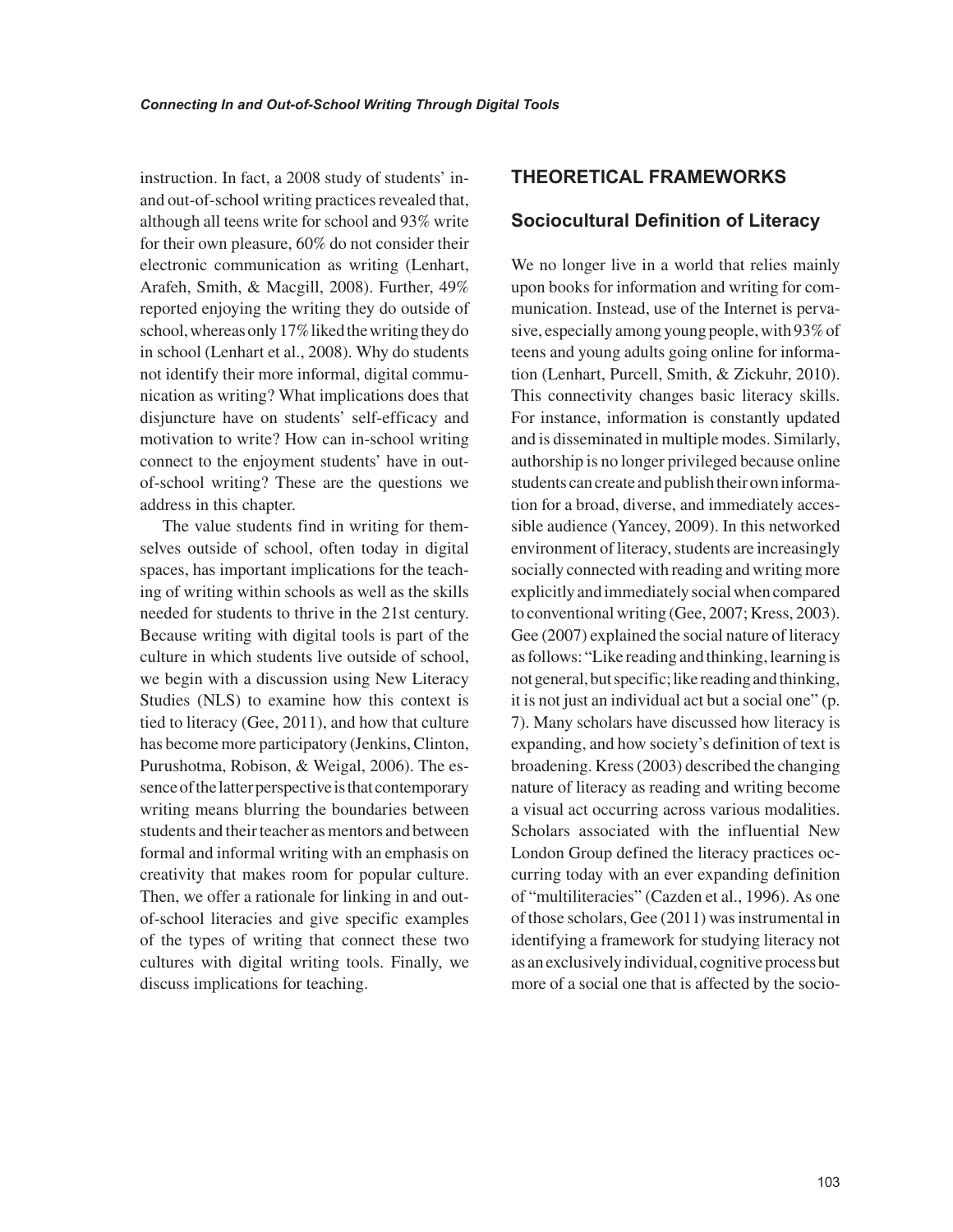cultural context drawing on Vygotsky's ideals of sociocultural theory (John-Steiner & Mahn, 1996). His theory of New Literacy Studies (NLS) views literacy skills and multiliteracies through the perspective of a sociocultural lens, thus broadening the definition of text to include social aspects of literacy (Gee, 2011).

# **New Literacy Studies and Digital Technologies**

A teacher viewing literacy from the NLS framework would see literacy as a practice connected to students' society and culture, not an individual set of cognitive skills (Gee, 2011). Using the NLS theoretical lens, technology can be viewed as a tool, essential to contemporary literacy. This perspective differs from those who have dismissed or argued against technology as antithetical to the reflection inherent to literacy. Digital technology has been portrayed as detrimental to reflection, over-stimulating students and rendering them unable to focus on meaningful content for sustained contemplation. Proponents of this view include popular commentators such as Bauerlein (2008) who has argued that students today are so bombarded with information and technology that they are unable to sustain concentration, incapable of quiet reflection. Similarly, Spandel (2005), in her book *The 9 Rights of Every Writer: A Guide for Teachers*, considers reflection to be a right of every writer, and she portrays technology as an inhibitor of this reflection:

*We worry whether our children can read with full engagement and understanding. We worry that they do not listen carefully or thoughtfully or for extended periods. We fear that they do not think about what they have read or learned or try to envision how it applies to their lives. Our answer? To design schizophrenic technology… (p. 3)*

Instead of viewing technology as a part of students' culture that is separate and detrimental to student literacy, frameworks such as the NLS, embrace where students are, and inevitably will be in their lives out of school, allowing consideration of how the existing culture connects to academic learning. The NLS considers it as essential to expand literacy beyond what Gee (2011) described as the "essay-text literacy" (p. 76). In fact, to avoid a divide in which some students are encouraged to cultivate technology toward enhancing their traditional literacy skills while others are not given such opportunities, Gee (2011) argued that it is essential to embrace the social aspect of both literacy and technology. Students live in a digital world; technology is a part of their social context. That is a given. Thus, technology should not be portrayed as antithetical to or separated from literacy practices because technology today is inextricable from literacy. In fact, historically there has always been a reciprocal relation between the affordances of the technologies for writing and reading and the broader socio-cultural landscape (e.g., Reinking, 2009). Gee (2011) argued that "Literacy has no effect—indeed, no meaning apart from particular cultural contexts in which it is used and it has different effects in different contexts" (p. 78). Thus, if digital tools are completely rejected as irrelevant to literacy practice in schools, teaching without them is at best inconsistent with literacy as it is practiced in the larger cultural world, and at worst might be considered malpractice.

The NLS as outlined by Gee and others is central to the perspective we take in this chapter and arguably underlies the rationale for this book. Literacy practice as it exists outside of school, cannot be ignored, but integrating it into instruction raises many questions and challenges for teachers and those who support their efforts. For example, how does student writing change when students are in a more informal space than traditional schooling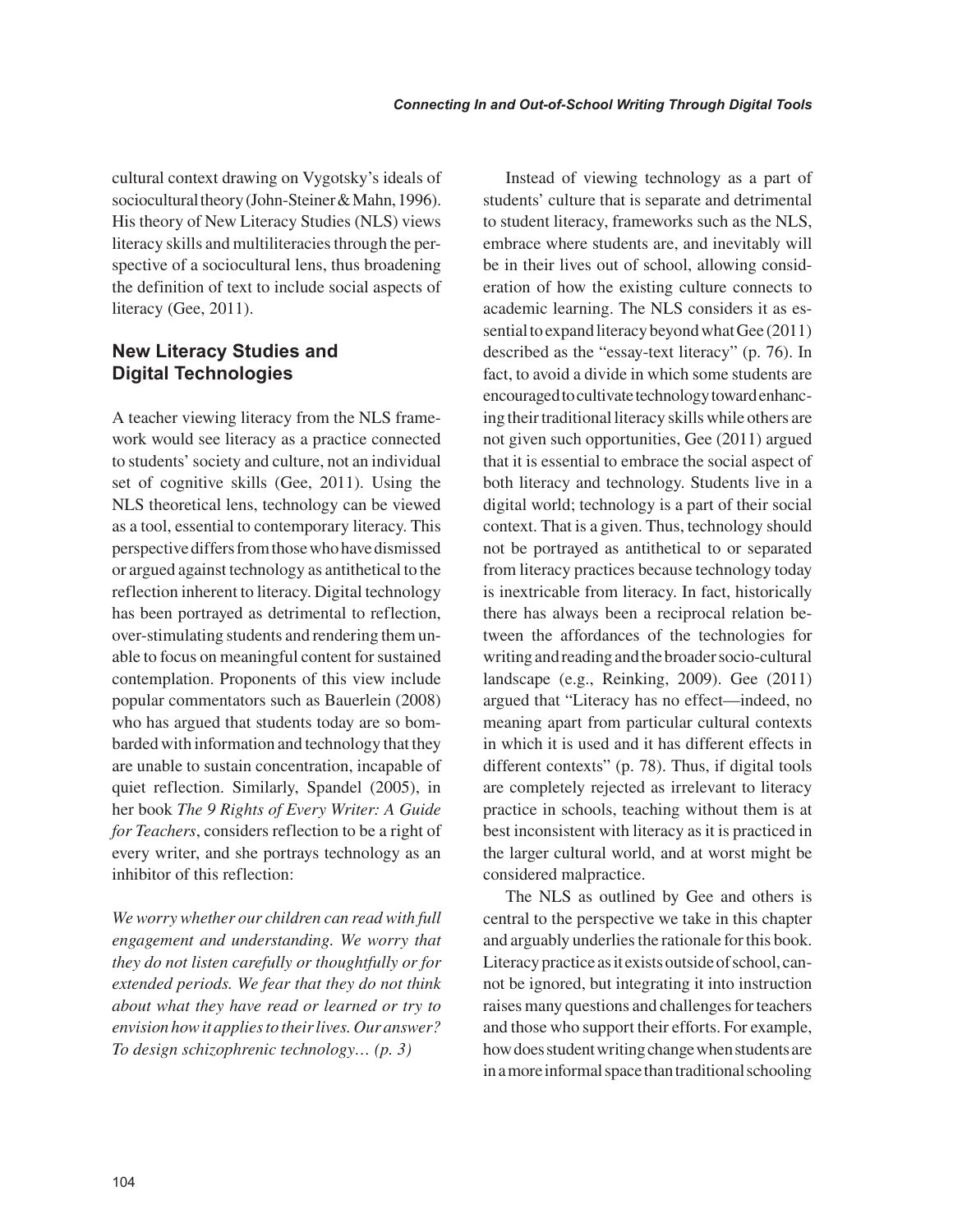affords? In addition, the NLS is relevant to the study of writing with digital tools because these tools allow students to connect their writing in an immediate and vital way to others and is thus more inherently social than traditional writing. The social aspect is intertwined with students' writing with digital tools in ways that need to be examined further, such as how the immediate audience associated with digital forms of writing affects students' motivation to write. Several researchers studying writing with digital tools, such as the narrative created through Facebook or fan fiction writing, identify their work with the NLS (Black, 2009; Davies, 2012).

# **Participatory Culture**

The perspectives that NLS offers are echoed in other theoretical perspectives. For example, Jenkins et al. (2006) introduced the idea of what he called participatory culture, which he defined as "a culture with relatively low barriers to artistic expression and civic engagement, strong support for creating and sharing one's creations, and some type of informal mentorship whereby what is known by the most experienced is passed along to novices" (p. 3). Participatory culture is particularly important to the writing that students do online because that writing often takes place in informal spaces where students engage with and learn from others in order to produce new creations. For example, fan fiction sites allow students to collaborate, review, and share ideas in order to create their own versions of stories in popular texts or other media (Black, 2009). Similarly, when engaging in blogging or online journaling, students are authors, but viewers can comment on their creations; thus, these tools allow students to freely express themselves while also engaging with and learning from others (Brodahl, Hadjerrouit, & Hansen, 2011; Guzzetti & Gamboa, 2005).

Such examples illustrate how students' writing online, often outside of school, can be considered as engaging in a participatory culture. However, in these informal spaces in which students collaborate with one another to create and express their ideas in diverse media and formats, peers or other advocates of the respective technology are helping students navigate their learning in these informal, digital spaces. Although such collaboration is positive because it extends and reinforces the conventional concept of audience, it raises the issue of how reliable and helpful such feedback is. Thus, there may be a need for teachers to guide writing in online environments. That need is particularly important when students synthesize information to support their opinions (Black, 2009; Jenkins et al., 2006). Teachers seem to recognize that need. In a Pew Research Center report, 91% of the teachers surveyed stated that students' ability to evaluate sources and information was a skill they prioritized for their students' future (Purcell, Heaps, Buchanan, & Friedrich, 2013a). There is evidence that even direct instruction aimed at developing the relevant skills, strategies, and dispositions may not lead students to internalize such skills and use them outside of carefully monitored activities (Colwell, Hunt-Barrron, & Reinking, 2013).

To bring a productive, valid, efficient, and appealing participatory culture into the classroom, it is likely that a shift must occur in sanctioned authority in the classroom. Authority must no longer reside with the text and with the teacher (Alvermann, 2002, 2008). For example, more traditional models of teaching in which the teacher is the expert who delivers information for the students to learn are less likely to be consistent with the participatory model, which emphasizes that everyone has knowledge to share and content to create (Alvermann, 2002; Jenkins et al., 2006). Even when teachers use technology in their classrooms, it is often used to support a model in which the teacher controls the learning, such as directing students to research Websites to answer prescribed questions or simply using technology to present information to students. For example, in a recent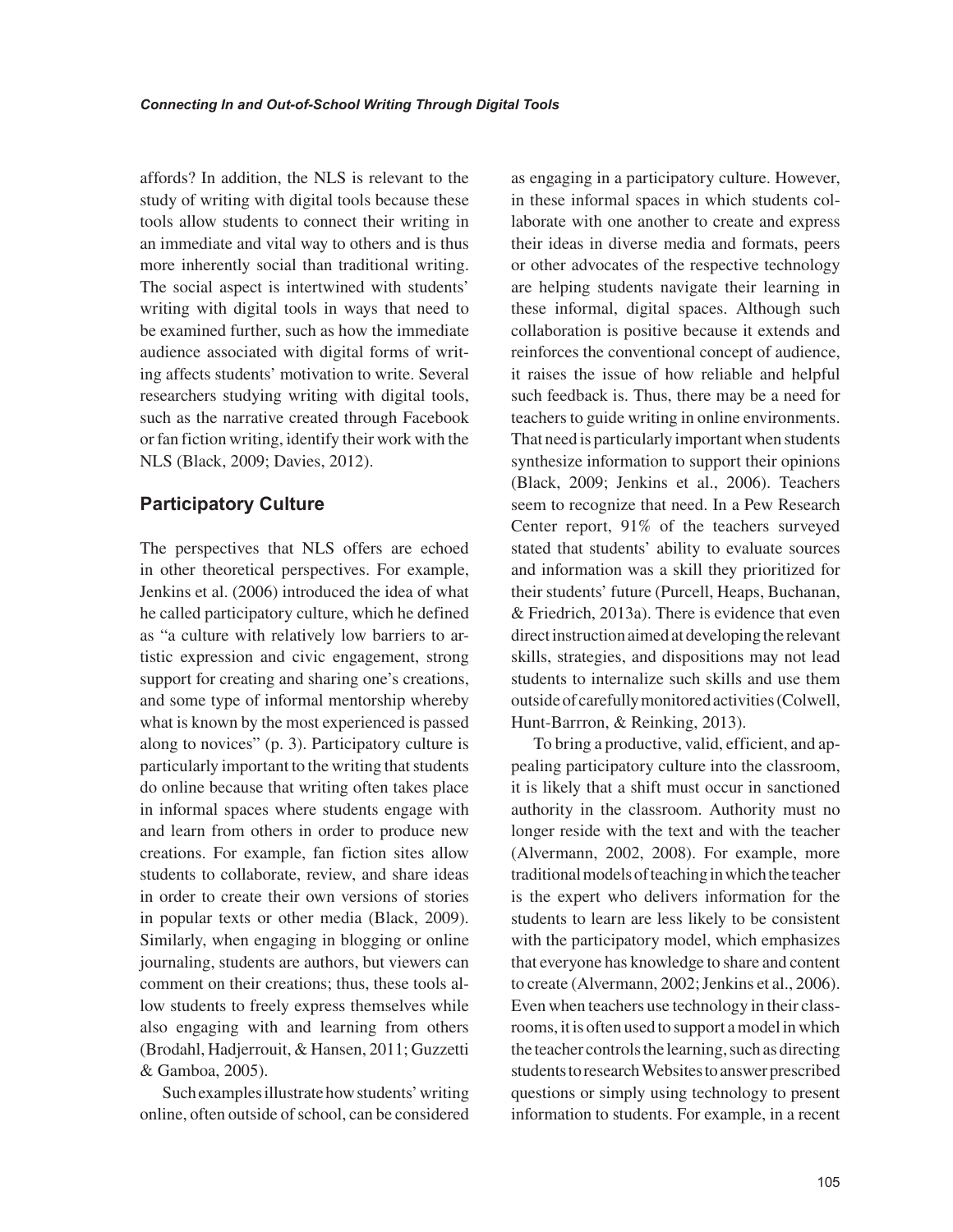survey of teachers who taught Advanced Placement courses or were members of the National Writing Project, 95% of the respondents reported that their students use technology to conduct research, but less than half allowed students to use technology to develop, create, and share their own work online (Purcell, Heaps, Buchanan, & Friedrich, 2013a, p. 37). Likewise, in a national survey of language arts teachers, we found that most teachers considered using technology to be integration of Information Communication Technologies (ICTs), rather than teaching about how to use them (Hutchison & Reinking, 2011). The integration of ICTs in that study was more technological than curricular—more assimilation rather than accommodation. A more participatory model goes beyond simply using technology in the classroom as a digital means of continuing a transmission model of teaching and learning. Instead, the participatory model calls for teachers to more authentically integrate digital forms of communication into teaching and learning (Jenkins, 2013). In addition to changing the mode of instruction, views of texts must also change in order for literacy classrooms, in particular, to be more participatory. Alvermann (2002) argued that in participatory classrooms, texts are no longer the authority of knowledge; rather, texts are means to form ideas and create new content.

# **IMPERATIVES FOR DIGITAL WRITING IN SCHOOL**

Supporting the theoretical perspectives outlined in the previous section are reports (Lenhart, et al., 2008; Purcell, Buchanan, & Friedrich, 2013a, 2013b) and published studies (Guzzetti & Gamboa, 2005; Hansen & Kissel, 2011; Witte, 2007, 2009) documenting the discrepancy between the learning and writing that is occurring inside and outside of the classroom and how writing is being defined. Further, Purcell et al. (2013b) reported that although teachers saw digital tools benefitting students' writing by allowing them to collaborate and enhance creativity, many students exclude technology from their definition of writing: "But most [teacher participants] agree that among *students*, 'writing' continues to be defined as assignments they are *required* to do for school, as opposed to textual expression they engage in on their own time" (p. 14, italics in the original). Thus, students, too, seem to separate the writing they do inside and outside of school, arguably creating an inappropriate disjuncture. And, many of them find writing in school less motivating. For example, in another survey conducted by the Pew Research Center: "Half (49%) of all teens say they enjoy the writing they do outside of school 'a great deal,' compared with just 17% who enjoy the writing they do for school with a similar intensity" (Lenhart et al., 2008, p. vii). With the aid of technology, students approach learning and writing outside of school with greater motivation and enthusiasm. For example, Gee (2007) described a case of a student who wrote so much programming and coding in his desire to create video games that he had mastered most of the skills of his college computer science classes before ever taking them. Black (2009) discussed English language learners whose immersion in the world of fan fiction allowed them to explore themes of identity, religion, and sexuality that they may not have felt comfortable addressing within the more formal strictures of schooling.

However, writing, especially writing with technology in online environments, may pose risks when it is left for students to explore independently without guidance. Research suggests that students lack discernment about what they should share online and what information is reliable (Black, 2009; Jenkins et al., 2006). Arguably, schools may be the best source of needed guidance, providing relevant skills, strategies, and dispositions for engaging in online reading and writing outside of school. Further, schools may bear some responsibility to prepare disadvantaged students for learning and writing in digital environments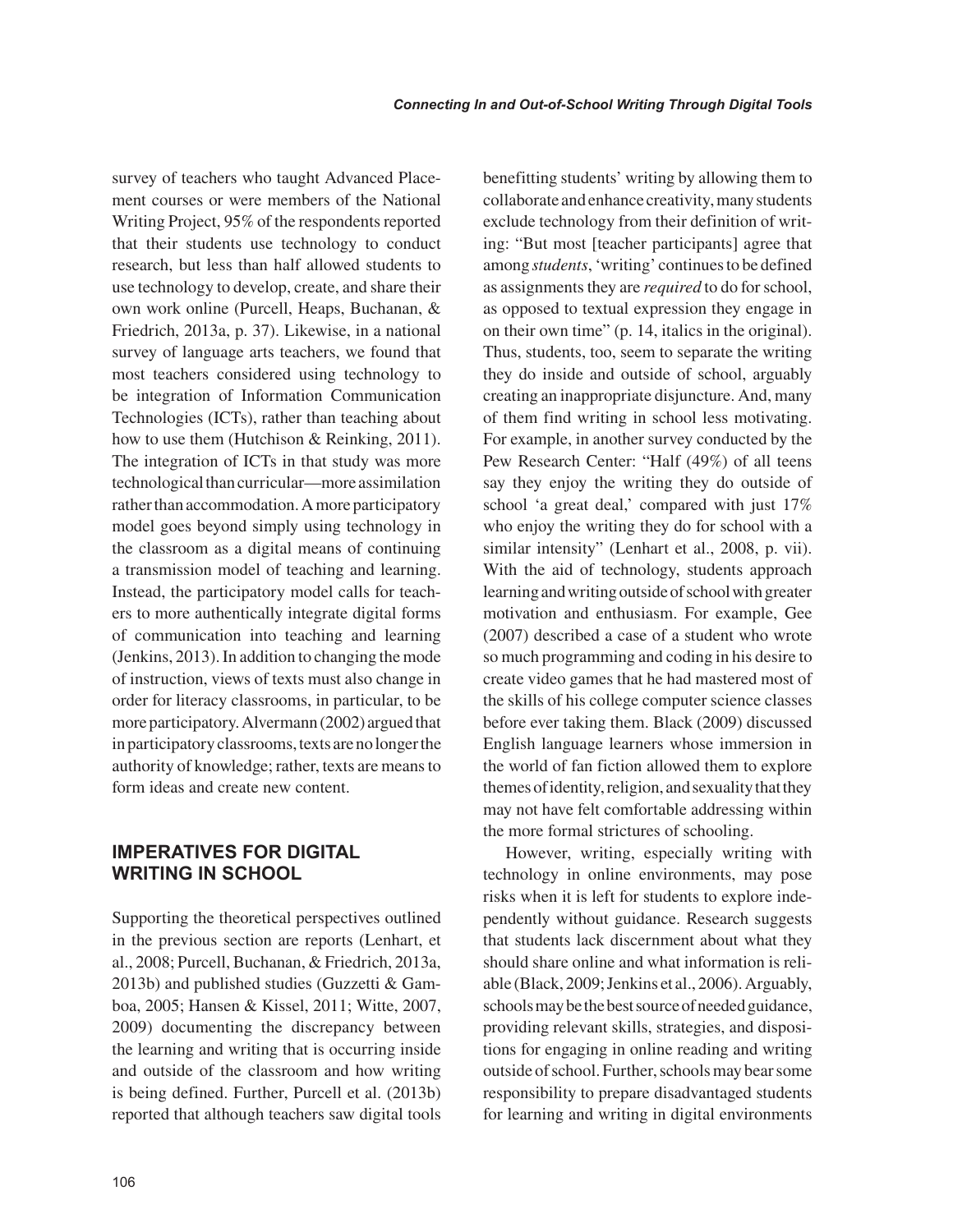because they potentially have less access to digital tools outside of school (Alvermann, 2008; Jenkins et al., 2006).

On the other hand, students' enthusiasm for out-of-school learning and writing might be harnessed meaningfully for academic pursuits (Alvermann, 2008). Tapping into students' digital interests may help teachers use their students' skills and interests in the realm of digital reading and writing as a resource for classroom learning. Technology provides a potentially rich resource considering that 78% of teens have a cell phone, 23% have a tablet, and 93% have a computer or are able to use one at home (Madden, Lenhart, Duggan, Cortesi, & Gasser, 2013). Thus, excluding digital forms when teaching writing in schools seems increasingly anachronistic and unreasonable today. That conclusion is supported, for example, by Judith Langer's (2000) investigation of English classrooms and what distinguished higher- and lower- performing programs. Of the six distinguishing characteristics, one was that "teachers make connections across instruction, curriculum, and life" (Langer, 2000). Instead of dismissing students' use of technology outside of school as purely social, teachers may use the writing increasingly common outside of school to engage their students in topics for writing, different modes of writing, and publishing for audiences beyond their peers and teacher. Such uses, as the theoretical positions outlined in the previous section suggest, also reinforce the view that all learning is socially constructed and shaped by socio-cultural influences.

Using students' interest in writing with digital tools outside of school to engage them in academic learning is just one reason teachers may decide to incorporate digital forms of writing into their instruction. Another reason is to prepare their students for their futures in an increasingly digital twenty-first century. Jenkins et al. (2006) expressed that sentiment as follows:

*Literacy skills for the twenty-first century are skills that enable participation in the new communities emerging within a networked society. They enable students to exploit new simulation tools, information appliances, and social networks; they facilitate the exchange of information between diverse communities and the ability to move easily across different media platforms and social networks. (p. 55)*

Incorporating digital tools into writing instruction may also help prepare students for the workplace and for citizenship in a world that increasingly uses them for communication. In their book discussing how education must change to meet the demands of the 21st century, Crockett, Jukes, and Churches (2011) discussed that, for the current economy, creativity has displaced the factory model. In other words, in a global, competitive market, only those skills that cannot be outsourced or computerized will be valued in new employees: "creativity, lateral thinking, and problem solving dealing with nonroutine cognitive tasks" (Crockett et al., 2011, p. 11). Thus, the literacy skills that need to be honed in students are those that help them to create original content, similar to the types of writing they are doing outside of the classroom, which are likely to be relevant in a job market where creativity is increasingly valued. In addition, writing, in particular, is a skill valued in the marketplace. The National Commission on Writing (2004) surveyed 120 corporations, and the results suggest that writing was a skill valued in hiring and promotion as well as a skill that they perceived a majority of their employees needed in their daily work. Furthermore, as this report suggested, writing ability is associated with the type of position students will be able to attain, and employees must be facile in diverse modes of communication including email and digital presentations. Other research reinforces the importance of writing with technology for students'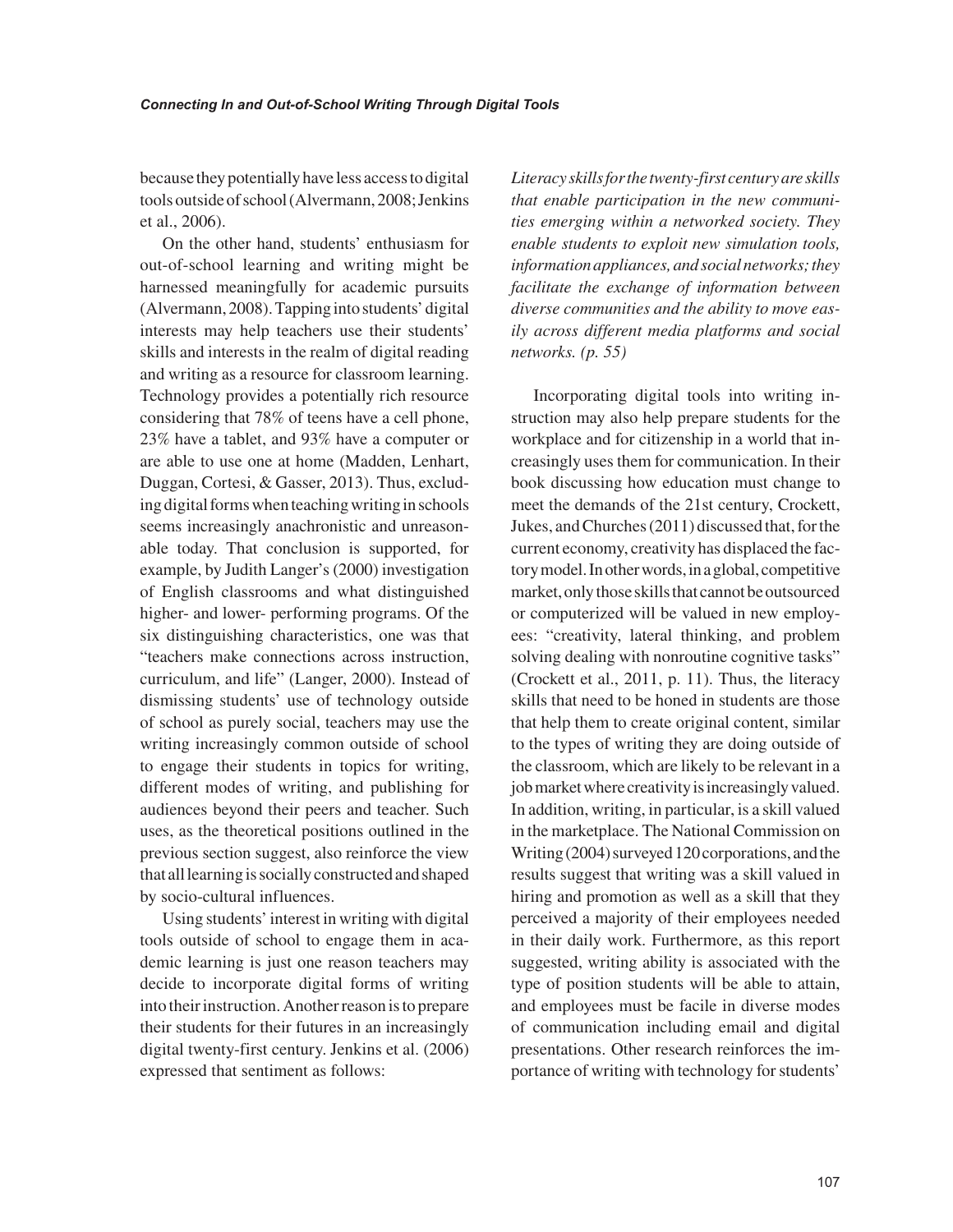success in the 21st century (Lenhardt et al., 2008; National Assessment Governing Board [NAGB], 2010; NCTE, 2009). Thus, students are likely to benefit from instruction that helps them use and adapt traditional writing skills across modes, audiences, and technologies.

Although they have been criticized for lagging behind the digital curve (Leu, 2006), standards and the assessments used on a national level for education are increasingly reflecting the connection between technology and writing and are showing students' need to be proficient at both skills simultaneously. For example, the National Assessment of Educational Progress, an ongoing standardized assessment of students' achievement in basic school subjects in the U.S., plans to computerize their assessments for grades 4, 8, and 12 to reflect the increasingly digital nature of writing (NAGB, 2010). In addition, technology and writing have also been incorporated into the Common Core State Standards (CCSS) across subject areas (Council of Chief State School Officers & National Governors Association [CCSSO & NGA], 2010). Some of these standards connect the forms of writing students are doing in online writing outside of school. For example, writing standard six in the CCSS Anchor Standards for Writing, grades 6-12, emphasizes the following connection between writing and technology: "Use technology, including the Internet, to produce and publish writing and to interact and collaborate with others" (2010, p. 41). These developments have not gone unnoticed by professional organizations such as the National Council of Teachers of English (NCTE). In a policy research brief (NCTE, 2009), the organization takes the following position: "Students who show little engagement with school-based writing can be highly motivated by out-of-school writing projects, developing skills and insights that remain unknown to their teachers" (p. 1).

# **TYPES OF WRITING USING DIGITAL TOOLS**

Lenhart et al. (2010) reported that 93% of teens (12-17 years of age) report going online; 38% of Internet connected teens share content they create online; and 21% of teens remix content online for their own creations. What digital tools and applications are students using for these activities outside of the classroom? Beach et al. (2011) identifies digital, or what have been termed Web 2.0 tools, and characterizes how they are being used by the present generation of students: "...digital video/storytelling, social networking sites, cell phones, blogs, wikis, podcasts, etc., that involve both accessing *and* [italics in the original] producing knowledge in ways that move beyond passive consumption to active construction of knowledge mediated by hyperlinks, interactivity, multi-modality, and social networking" (para. 5). These new ways to write suggest that writing, as a technology available in schools, has evolved from being a means of assessing students in the 19th century, to process writing in the 20th century, to an inclusive and pervasive means of democratic expression with unlimited potential for garnering an audience (Yancey, 2009). The following is a discussion of a few representative examples of digital tools for writing today, focusing on technology that fosters collaboration and its effects upon writing quality and engagement. Each example reflects the participatory culture of writing in online environments outside of school and how they might be connected to writing instruction and activities inside of school. However, each example also illustrates the new, and sometimes challenging, issues associated with making those connections.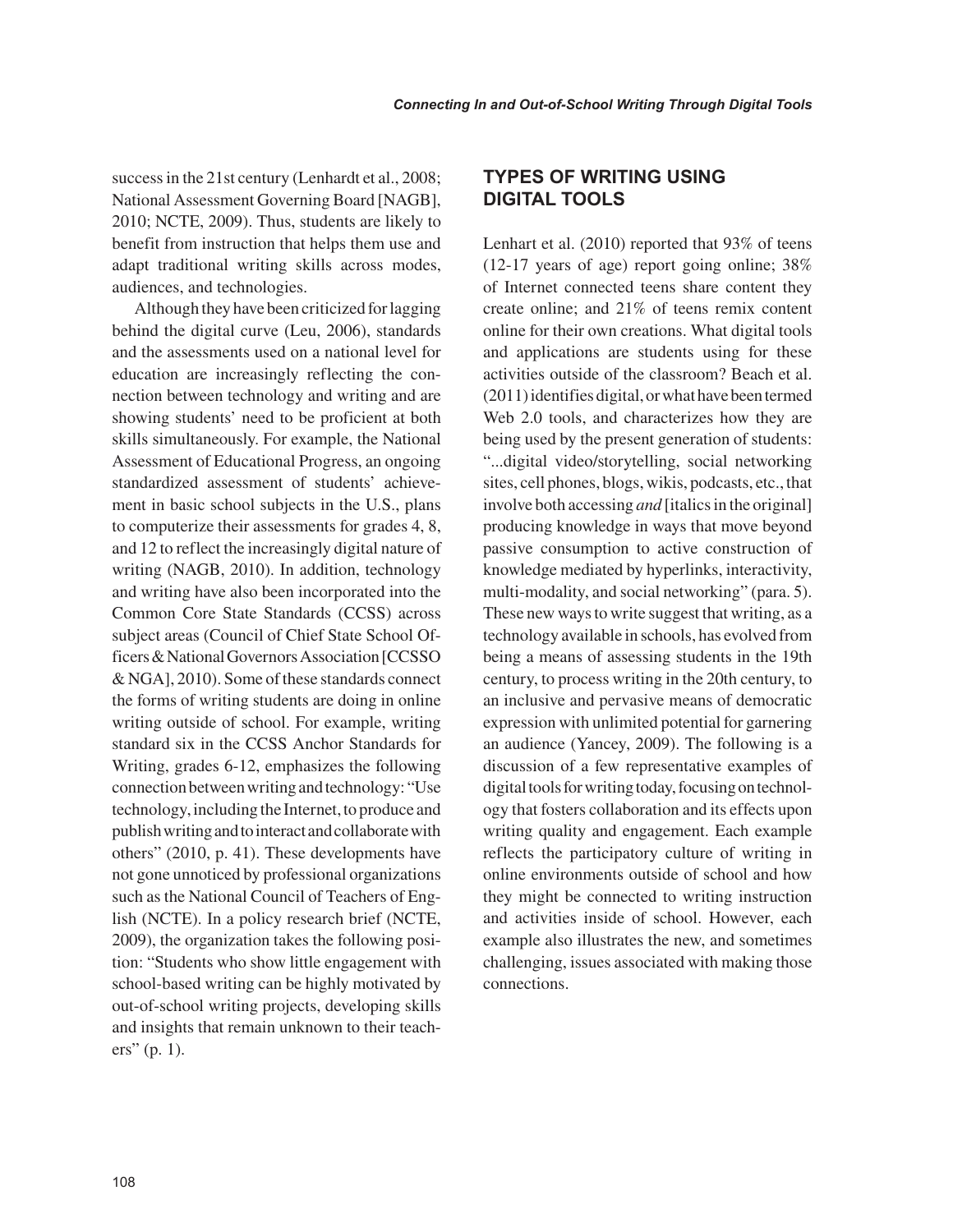#### **Blogging and Online Journaling**

Although blogging has decreased among teens over time (Lenhart et al., 2010), bloggers have a passion for writing out-of-school and, when it has been allowed and encouraged, in-school (Lenhart et al., 2008). Blogs or online journaling allow participants to share content online with chronological posts and allows feedback and reactions from readers who can post comments (Brodahl et al., 2011). Some research suggests that students who are avid bloggers also tend to be avid writers. For example, Lenhart et al. (2008) found that 47% of bloggers compared to 33% of nonbloggers write outside of school on a regular basis. In addition, bloggers write in a variety of forms, write more often, and believe that writing is more important than other nonbloggers their age (Lenhart et al., 2008).

Two relevant studies illustrate how blogging might bridge writing in school and out of school. Witte (2007) developed a blog for students and pre-service teachers to collaborate in discussing their reading of novels. After the students and pre-service teachers had read the assigned novels, they would blog their response to each other weekly. When an administrator at the school became concerned that the blog was too revealing of student information, the blog was shut down. In their written response to the administrators, the middle school students revealed how engaged and invested they were in their writing with this digital tool: One of Witte's (2007) student participants wrote, "By taking away our access to the Talkback Project blog, you have taken away my voice" (Witte, 2007, p. 95). This study reveals the potential power of making classroom writing more participatory. The students in this study were clearly engaged with their writing and connected to both their purpose for writing and their peer and teacher audience. On the other hand, technology and online environments can decrease teacher or administrator control, and, as in this case, teachers and administrators may need to negotiate some unknown terrain when implementing such powerful online tools to keep students safe while also encouraging them to be participants in 21st century skills.

Guzzetti and Gamboa (2005) explored a different kind of blog in their case study of two Advanced Placement students, who were both participants in an online journal, similar to blogging. As in Witte (2007), students were drawn to write on blogs for the immediate feedback they received from blog readers' comments, forming a strong bond with an authentic audience. They concluded that (a) blogging gave students an authentic audience, which motivated writing and (b) students resisted combining their in-school and out-of-school writing. The latter finding raises an important issue. Witte (2009), too, reported a student's comment that incorporating digital forms of communication into the classroom trespassed on an activity in the students' domain. Similarly, the two participants in Guzzetti and Gamboa's (2005) study were wary of teachers adopting online journaling for a fear that the enjoyment of a digital activity outside of school might be decreased if teachers appropriated it in school (see also Lewis & Fabos, 2005).

#### **Social Networks**

A statement from a student in Davies (2012) study of Facebook communication illustrates the power of social networks in the lives of adolescents: "You have to go on (Facebook) otherwise its like you don't exist. If you are not on there, then where are you?" (p. 24). As the preceding quotation suggests, social networks are integral in the lives of many students. Lenhart et al. (2010) found that 73% of teens connected to the Internet use social networking Websites. Social networking sites are typically characterized by a user creating a profile, maintaining a list of connected friends in the network, and posting brief updates (Beach et al., 2011). Although social networks such as Facebook or Twitter do not encourage or permit lengthy writing, they may have value in fostering literacy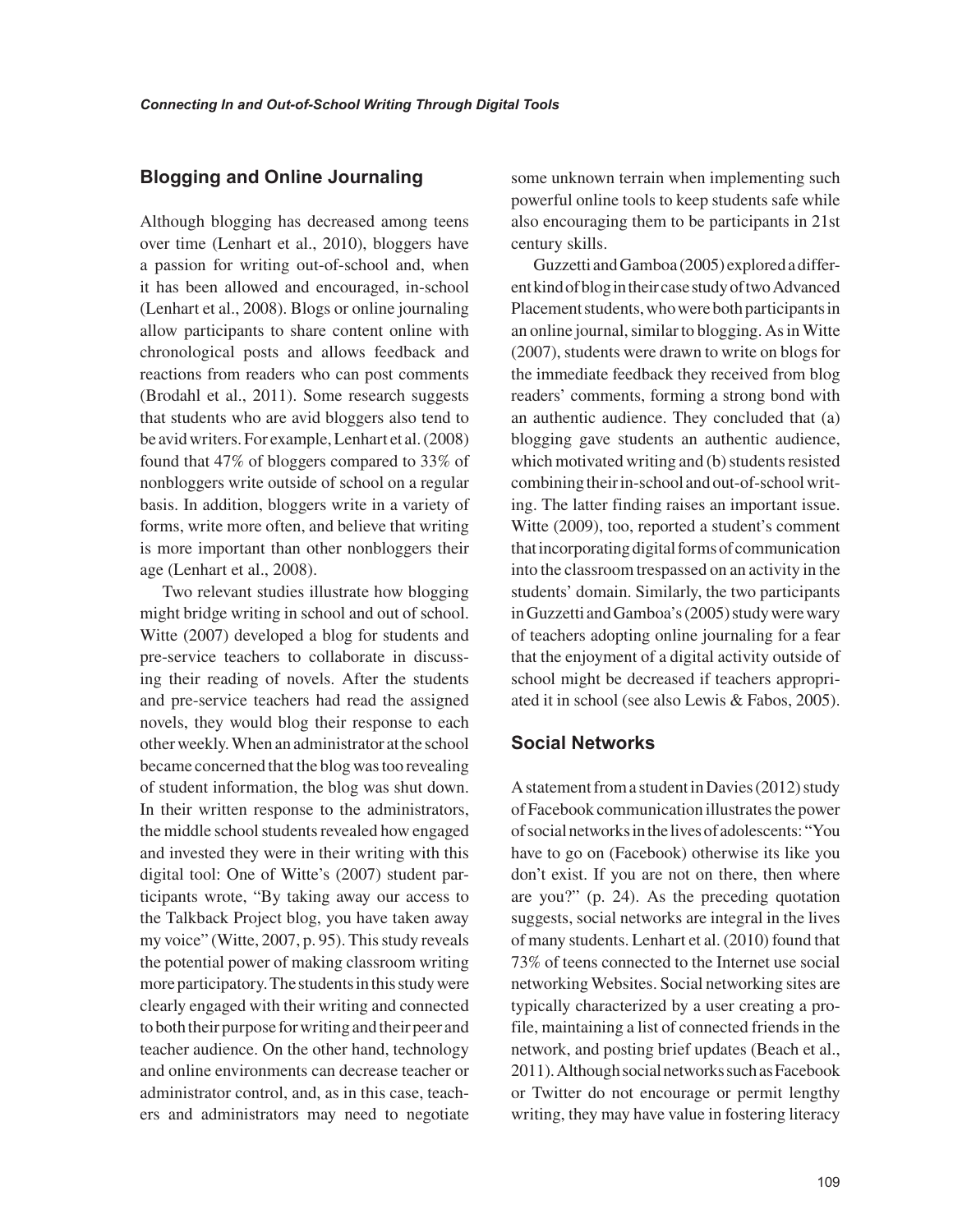practices. However, the research addressing that issue is limited in scope (Beach et al, 2011). The Davies (2012) study is one exception. It addressed the question: "Can literacy practices on Facebook be considered new literacy practices?" (p. 19). One finding was that although the length of writing on Facebook is shorter than other online spaces, the participants attended to voice, tone, and audience to create narratives that affected offline actions. For example friends created posts about their relationship status or their daily activities that they may later elaborate on when they met their friends outside of the social network, in other contexts of friendship (Davies, 2012). Buck (2012) conducted a case study focusing on the literacy practices of an avid social media user. It documented how the research participant navigated social networks and the writing practices he used to shape his online identity. Both of these studies found that the writing online often transferred to actions offline and that writing on social networking sites was a daily routine in which writing affected the formation of social identity (Buck, 2012; Davies, 2012). In fact, Ronnie, the participant in Buck's (2012) study, created multiple identities adopting several screen names on social media sites. He changed his writing style and voice to target various audiences, to display different interests, and to evaluate the effect on his audience. In fact, audience was a pivotal motivator for writing in each of these studies and thus connects to Spandel's (2005) claim that an "appreciative audience" is "the one thing no writer can resist" (p. 21). Thus, including social media in instruction may have potential to advance at least some aspects of conventional literacy practices addressed in academic environments. Further, Buck (2012) suggested using literacy practices on social networking sites as a springboard to understanding writing practices in online environments.

#### **Google Docs and Document Sharing**

Google Docs and similar applications such as Etherpad (n. d.) are free digital writing tools for collaborative writing that allow multiple writers to write and/or edit at the same time (Brodahl et al., 2011). A defining feature of these applications is the opportunity to obtain immediate feedback from peers. Brodahl et al. (2011) studied these tools to determine if they encouraged university students to collaborate productively in their writing. However, their preliminary findings were disappointing. They reported that "47.6% of the students were not motivated to use the tools for collaboration" (Brodahl et al., 2011, p. 84). They speculated that students' unfamiliarity with the tool or problems with using the tool may have accounted for this finding. Unlike social networking, where the challenges of instruction may be more related to bringing informal writing into an academic context, digital tools for collaborative writing may require systematic and methodical use over time and a planned development of a participatory culture of writing in the classroom (Jenkins et al., 2006).

One example is Wood's (2011) use of Google Docs to allow students in an introductory physics course to write their lab reports collaboratively. He found that approach effective although it introduced new instructional issues such as how to assess the individual contributions, which he resolved by using the revision history available in Google Docs to assess the participation of each of his students. When he surveyed his students, he found that they reacted positively to Google Docs for conventional academic tasks. His successful integration of this digital tool into his instruction also addresses the current emphasis on writing across the content areas reflected in the Common Core State Standards (CCSSO & NGA, 2010).

The affordances of these tools are also consistent with findings that collaboration can increase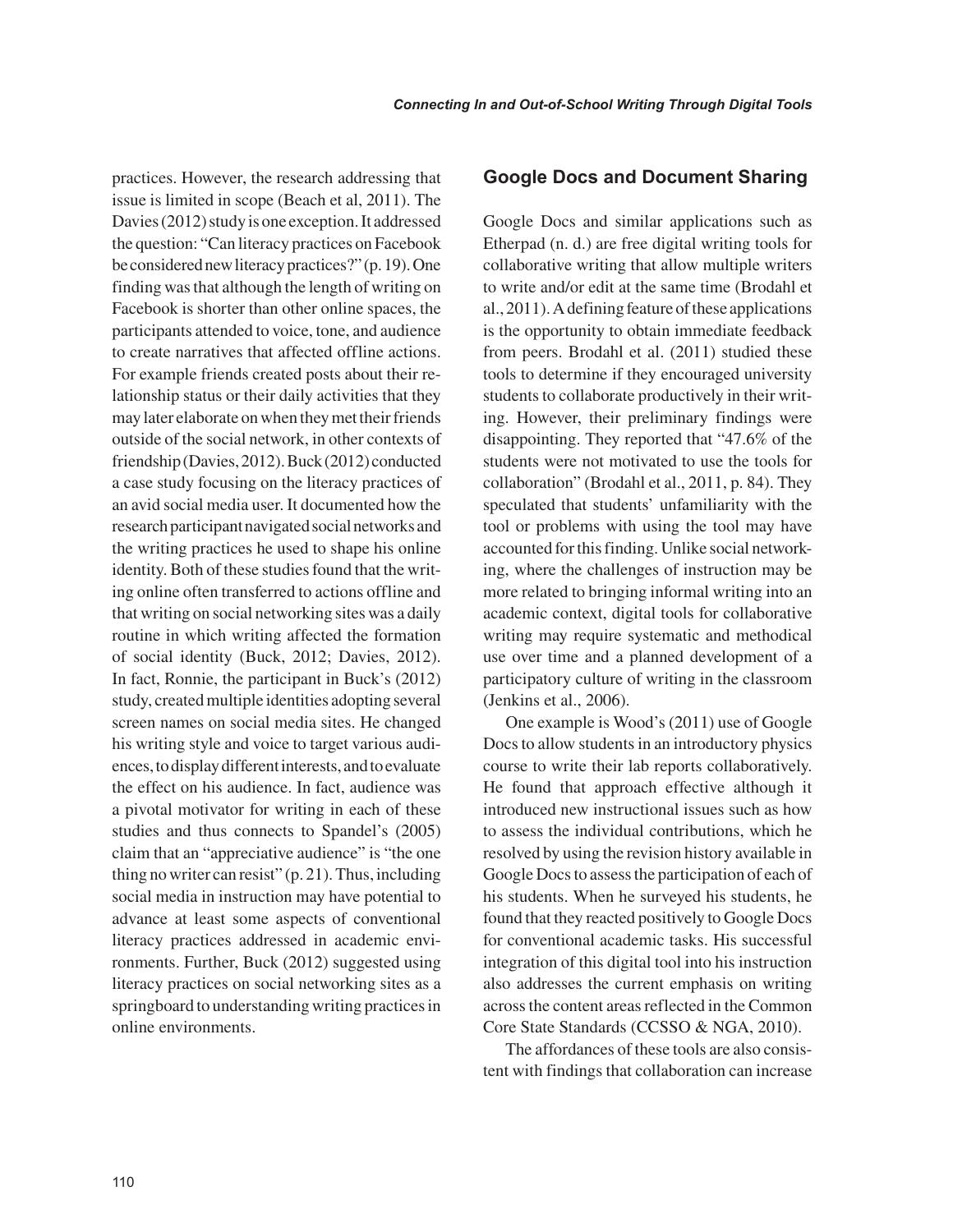the quality of writing (Graham & Perin, 2007). Yet, in a recent Pew Internet report surveying Advanced Placement (AP) and National Writing Project (NWP) teachers, 36% of the respondents reported having their students edit *their own* work using an online platform such as Google Docs, and 29% had students edit *others' work* or provide feedback via an online collaborative tool such as Google Docs (Purcell et al., 2013a) perhaps because only 18% felt more confident than their students regarding technology. In addition, Wood (2011) found that his students were using Google Docs more outside than inside the classroom. The latter finding suggests that even if the technology is available within schools to support collaborative writing through digital tools such as Google Docs, teachers may need to grapple with their unfamiliarity in using such tools to scaffold effective collaboration for students writing online.

# **Fan Fiction**

When students write fan fiction they use a premise or storyline from some form of media—movies, music, popular fiction, and so forth—which they adapt or extend creatively online (Black, 2009). For example, students who are fans of the Harry Potter novels, may rewrite endings, attempt to resolve a conflict between the characters, or extend the adventures of a favorite character. Alvermann and Hagood (2000) studied students' 'fandom' of the music industry and discussed that this trend is no longer limited to or conceptualized as a practice of over zealous, adoring fans. Rather, fan fiction is an increasingly common online activity, and it entails highly literate skills, such as close reading, analyzing, creative remixing, and writing.

Although several scholars advocate the practice of using fan fiction and other popular out-of-school activities such as gaming to better understand students and to bridge students' in and out-of-school literacies (Anderson, 2010; Chandler-Olcott & Mahar, 2003; Gee, 2007), scholars have also suggested that adopting students' out-of-school literacy practices in school may cause students to lose some of their excitement for the activity (Chandler-Olcott & Mahar, 2003; Guzzeti & Gamboa, 2005). Thus, there seems to be agreement, in this case, that guidance is necessary to effectively consider bridging students out-of-school and inschool literacy practices (Black, 2009; Jenkins et al., 2006).

Fan fiction also raises controversial issues of legality, opening up opportunities for a discussion of issues such as intellectual property and copyright. Such discussions seem important given that digital media undermine many of the assumptions about who controls dissemination of and access to information. Further, many AP and NWP teachers identify that area as needing more attention. For example, Purcell et al. (2013b) found that "... the skill for which these AP and NWP teachers give students the lowest rating is 'navigating issues of fair use and copyright in composition' and most of these teachers also rate their students 'fair' or 'poor' on their ability to 'appropriately cite and/ or reference content'" (p. 42). In that regard, Lewis, Black, and Tomlinson (2009) argued that fan fiction is legal mainly because it falls under the fair use clause of copyright law. The Center for Social Media (2013) stated that one of the key factors establishing fan fiction as legal under the fair use policy is that the student transforms and repurposes copyrighted work for new purposes. Jenkins et al. (2006) described one of the new media literacies as appropriation, which they defined as "the ability to meaningfully sample and remix media content" (p. 4). Jenkins (2013) also proposed that remixing content for original purposes is not only legal, but that is has historical precedent and that remixing has literary value "if it is generative and meaningful rather than arbitrary and superficial" (p. 109). Thus, fan fiction need not be approached timidly in classrooms for the sake of legalities.

But, does fan fiction benefit students' writing? Several studies have found benefits including teachers learning about their students (Alvermann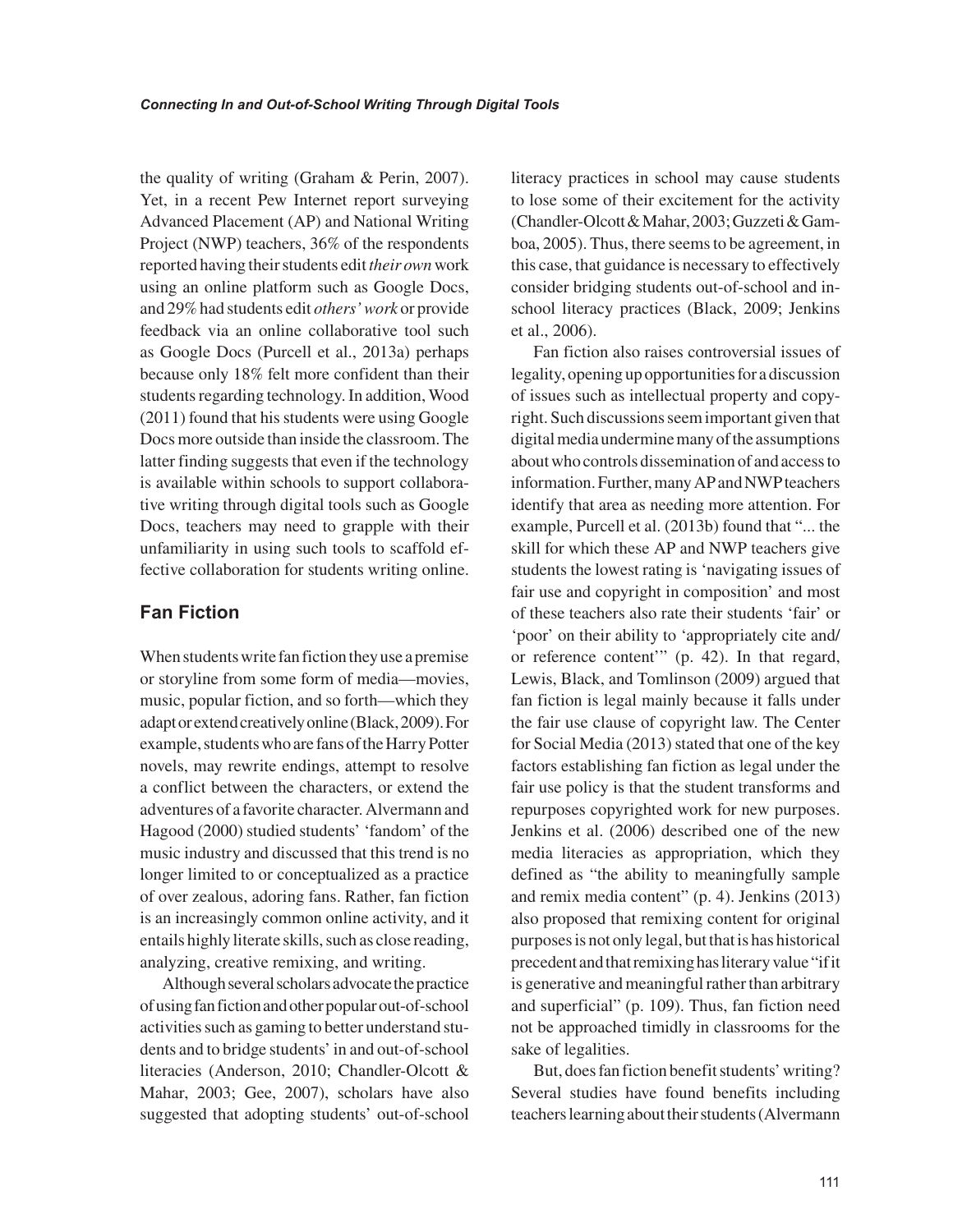& Hagood, 2000; Chandler-Olcott & Mahar, 2003), students developing literacy skills such as synthesizing and the writing process (Anderson, 2010), and bringing marginalized students such as English language learners (ELLs) into the mainstream (Black, 2009). In addition, Curwood (2013) recently discussed the online affinity spaces related to The Hunger Games trilogy. She found that these spaces allowed students to more deeply understand literature as well as to provide motivation and an authentic audience. In their study of fandom related to music, Alvermann and Hagood (2000) reported the case of a student whose out-of-school interests in music entailed critical thinking and creative products. As they stated, "Using fandom of popular cultural texts such as music to explore these multiple meanings may be a way to get students interested in school literacy practices while providing teachers with insight into students' out-of-school lives" (p. 445). Chandler-Olcott and Mahar (2003) echoed these findings when they studied two middle school students, who wrote fan fiction inspired by *anime*, Japanese animation. They concluded that without knowledge of these students' involvement in fan fiction that it would be difficult for their teachers to fully understand their in-school academic writing. In addition, the researchers speculated that these students' fan fiction might have benefitted from explicit instruction, such as how to use word processing software specifically to write and edit such texts. Another important point was that these students valued fan fiction more than academic writing. Writing from the perspective of an English teacher, Anderson (2010) described media as a gift to his English instruction. Specifically, he discussed using fan fiction in his classroom and described the literacy skills his students used as they synthesized the content of primary sources in order to use that material to engage in creative writing of fan fiction. He discussed the writing process involved in fan fiction as his students not only wrote their own content, but also commented upon and evaluated the writing of their peers.

Black (2009), in a study of three ELLs, discussed the need for teachers to develop skills that students use in fan fiction in order to develop skills such evaluating both the information they read and the information they publish. She found that engaging these sometimes marginalized students in writing fan fiction led them to increase not only their English language abilities, but also their writing skills and level of comfort with writing. Specifically, fan fiction allowed these students to use their prior knowledge and experiences to create content in an online community where they could learn from their peers about other cultural traditions. Similar to the Chandler-Olcott and Mahar (2003) study, Black also found that these ELL students needed formal instruction in their informal fan fiction practices. The ELL students did not have a fully developed understanding of what voice to project in their fan fiction writing, often using too personal a voice for such a public forum. Furthermore, these students needed guidance on how to question and evaluate the sources they were reading. As an example of subject matter that students did not question, Black found that several stereotypes, such as gender, went unquestioned in the fan fiction network, which suggests the needs, the benefits, and the opportunities that incorporating such digital forms into school instruction might incur.

#### **IMPLICATIONS FOR PRACTICE**

The skills needed for writing are familiar even if the technologies for writing are continually evolving. The teaching of writing has long included teaching students to write for a purpose, which means students need to consider who their audience is and how best to convey their message. Similarly, discernment of sources is another skill traditionally associated with teaching writing as writing teachers guide students with which sources are acceptable to use in their composition. These two traditional skills of writing reoccur as themes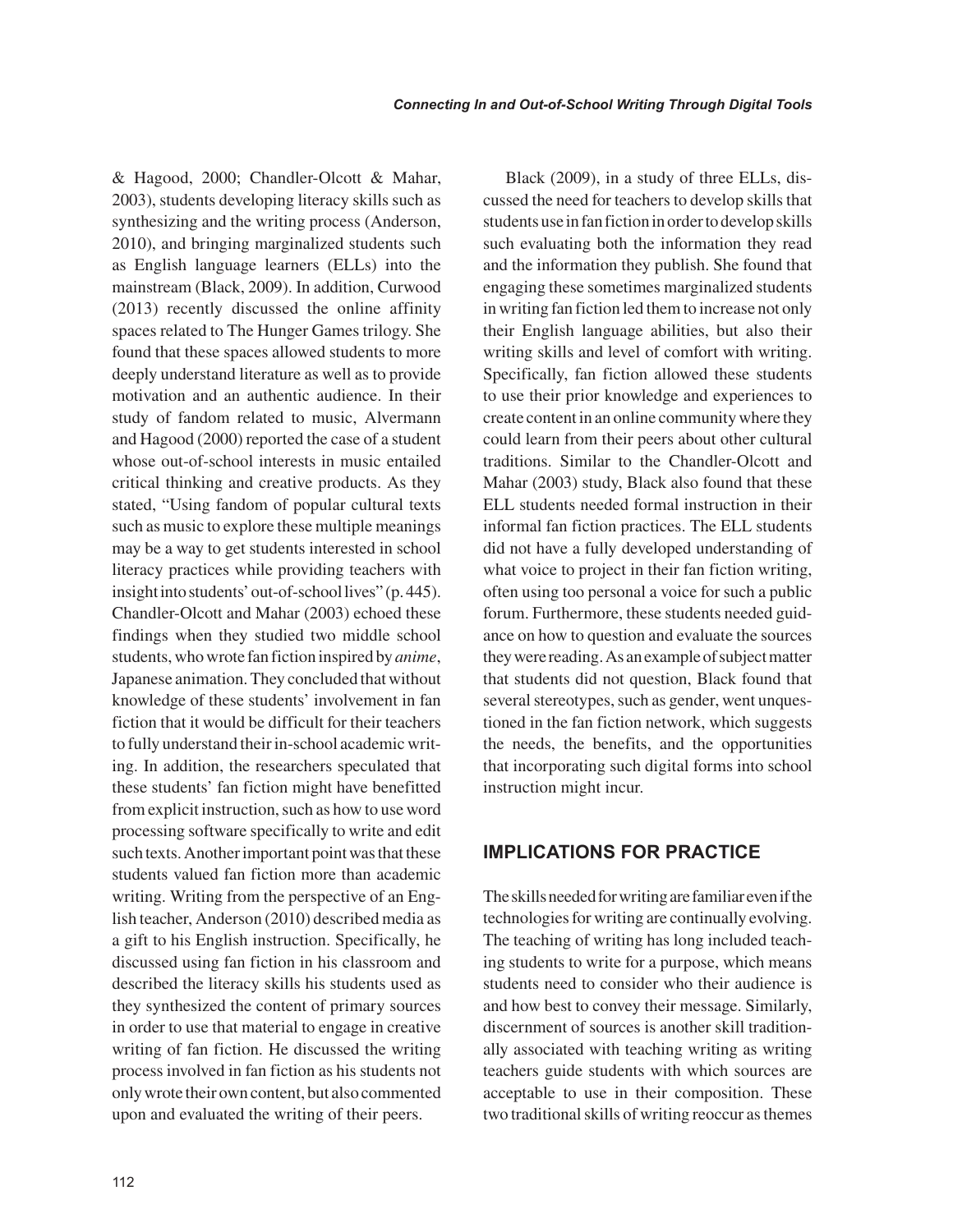throughout the discussion of writing in new, digital environments. Students now have access through digital tools, such as blogs and social networks, to an immediate, public audience, which seems to motivate their writing (Alvermann, 2008; Guzzeti & Gamboa, 2005; Witte, 2009). Similarly, just as students have always needed to evaluate sources before using them to support their compositions, they also need to be taught how to discern reliable from less reliable content and sources within the constant flow of immediate, connected information presented online (Crockett et al., 2011; Jenkins, 2006). However, to make these traditional skills relevant to students in an increasingly digital age, we believe the time is ripe for research and practice to systematically address bridging the gap between in-school literacies and out-of-school literacies. The Common Core State Standards may be providing another imperative to move forward as several of the reading and writing standards call for writing for a variety of audiences, evaluating multiple modes of content, and using technology to create content (CCSSO & NGA, 2010). Thus, the standards are in place to guide writing with technology for multiple purposes and audiences, a skill students are already using in their out-ofschool writing.

Will educators connect to this informal writing to serve learning goals inside the classroom? The answer may lie in turning from the expert model in which teachers and texts are disseminators of knowledge to a more participatory culture in which teachers and students collaborate to create knowledge (Alvermann, 2002; Jenkins, 2006). As studies such as Chandler-Olcott and Mahar (2003) and Alvermann and Hagood (2000) demonstrate, such a participatory culture in which teachers and students embrace writing with new technological tools has the potential to aid both teachers and students. Teachers gain a more comprehensive view of their students' knowledge of digital tools, which may affect the tone, voice, and content of student writing, when teachers allow students to bring their knowledge of digital tools outside of the classroom into their more academic writing. On the other hand, students may need guidance in the writing they are doing in informal, online spaces. If teachers were more aware of not only what digital tools students are using, but also how to use them within the classroom, students are likely to gain needed skills such as evaluating texts and sources and developing a voice to their writing appropriate to conventional as well as online genres of writing.

As we have noted in regard to the Purcell et al. (2013a) report, teachers may not be using the digital tools in classrooms that allow their students to create content collaboratively whether that be because the teachers are unfamiliar themselves with the tools, whether they do not have the self-confidence to teach them to more digitally attuned students, or whether they have these tools blocked by Internet filters in their school districts. However, some teachers, in the research we have summarized in this chapter, are bringing digital tools and new digital genres of writing into their classrooms. As Purcell et al. (2013b) noted, "50% of these teachers [AP and NWP teachers who were participants] (across all subjects) say the Internet and digital tools make it easier to teach writing, while just 18% say digital technologies make teaching writing more difficult" (p. 5).

In our current, on-going work with writing teachers, we find that they are receptive to the digital tools students use outside of school, even when they have not previously used such tools. For example, in the context of conducting professional development sessions with writing teachers, we introduced Pinterest as a potential tool for brainstorming ideas for writing. Even though 40% (n=20) of the teachers had never used Pinterest for their personal use, and 90% had never used this application in the classroom with their students, the teachers readily generated ideas for using Pinterest in their teaching. Many went beyond the ideas we suggested. For instance, teachers proposed having their students use Pinterest to recommend books to one another or give one another feedback to ideas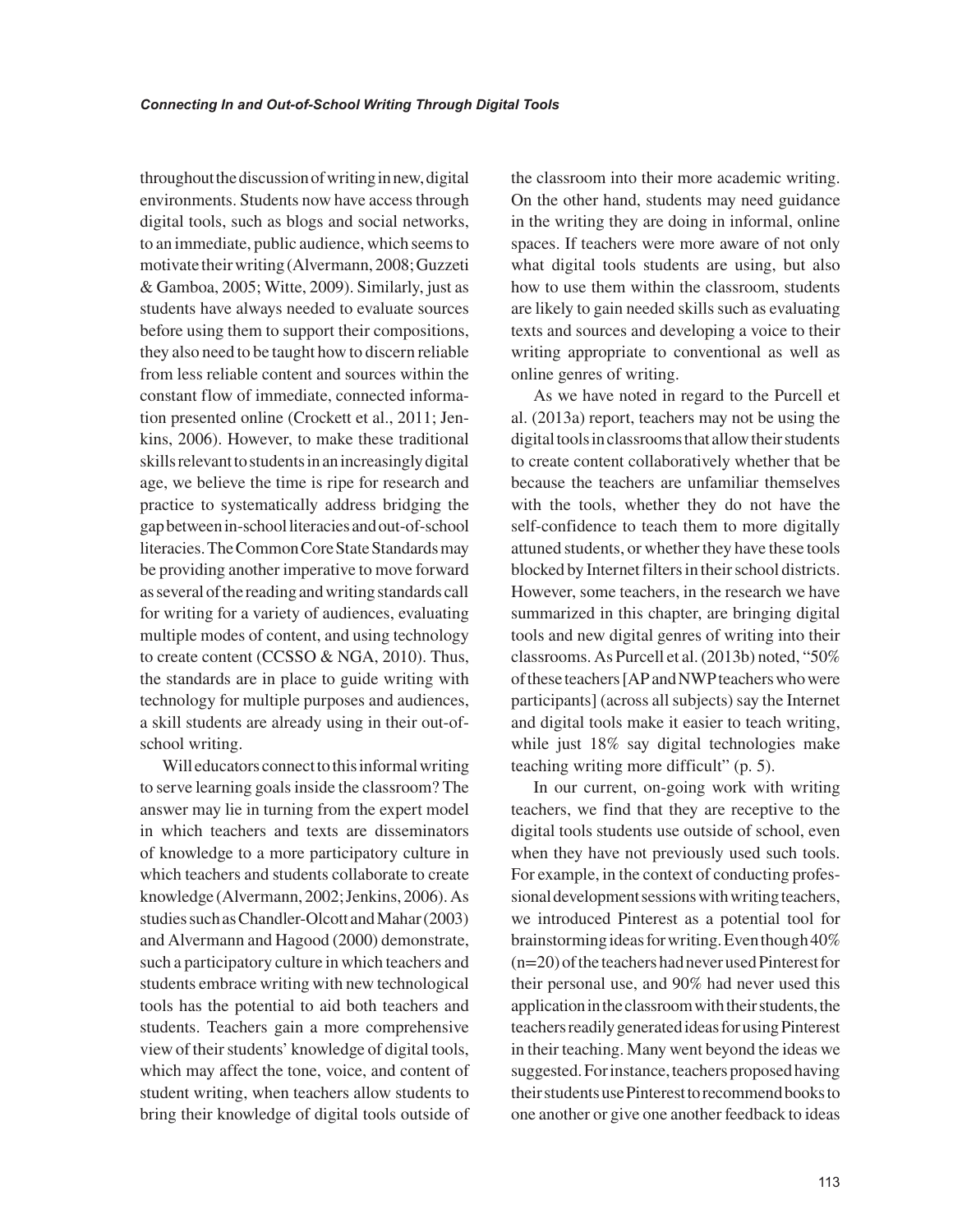posted on these virtual pinboards. Thus, our current work demonstrates that teachers are creative and capable of meaningful integration of technology into their curriculum. However, more research is needed to investigate the process of integrating such tools into instruction including understanding the barriers teachers face in their attempts to do so (e.g., Hutchison & Reinking, 2011).

Finally, in thinking about digital tools and their effect on student writing, teachers may need to carefully consider how these tools are incorporated into academic settings. Even if digital tools for writing are seen as advantageous for academic settings, research is needed to investigate how teachers can use them in their classrooms without students losing the pleasure and interest that drives their more informal digital writing outside of school. Research presented in this chapter (e.g., Guzzetti & Gamboa, 2005; Witte, 2009) found that although digital tools may motivate students to write with an authentic audience, that motivation risked being lost once schools began "trespassing" (Witte, 2009, p. 24) in the spaces students claimed as their own. That research echoes Gee's (2007) caution that technology cannot simply be placed within the classroom and then expected to seamlessly have the same influence it does outside the school's walls. As he stated, "We have to be careful not to co-opt young people's cultures for our own purposes" (p. 216). Rather Gee implicitly suggests that young people should be consulted about how technology might be used to enhance their learning in school. Thus, a consideration of how digital tools outside of school might be connected to writing instruction in school must, we believe, be predicated on a respect for, not just an understanding of, the types of digital writing in which many students are already engaged outside of school. We hope this chapter has contributed to building that understanding and respect towards inspiring educators to incorporate these digital tools into their teaching.

#### **REFERENCES**

Alvermann, D. (2002). Effective literacy instruction for adolescents. *Journal of Literacy Research*, *34*(2), 189–208. doi:10.1207/s15548430jlr3402\_4

Alvermann, D. (2008). Why bother theorizing adolescents' online literacies for classroom practice and research? *Journal of Adolescent & Adult Literacy*, *52*(1), 8–19. doi:10.1598/JAAL.52.1.2

Alvermann, D., & Hagood, M. (2000). Fandom and critical media literacy. *Journal of Adolescent & Adult Literacy*, *43*(5), 436–446.

Anderson, N. (2010). Media studies' gifts to literature study. *English Teaching: Practice and Critique*, *9*(1), 103–113.

Bauerlein, M. (2008). *The dumbest generation: How the digital age stupefies young Americans and jeopardizes our future (or, don't trust anyone under 30)*. New York, NY: Penguin Group.

Beach, R., Hull, G., & O'Brien, D. (2011). Transforming English language arts in a Web 2.0 world. In D. Lapp & D. Fisher (Eds.), *Handbook of research on teaching the English language arts* (3rd Ed.). London: Routledge. Retrieved from http:// libproxy.clemson.edu/login?url=http://www.credoreference.com/entry/routengart/transforming\_ english language arts in a Web 2 0 world

Black, R. W. (2009). Online fan fiction and critical media literacy. *Journal of Computing in Teacher Education*, *26*(2), 75.

Brodahl, C., Hadjerrouit, S., & Hansen, N. K. (2011). Collaborative writing with Web 2.0 technologies: Education students' perceptions. *Journal of Information Technology Education*, *10*, IIP73–IIP103.

Buck, A. (2012). Examining digital literacy practices on social network sites. *Research in the Teaching of English*, *47*(1), 9–38.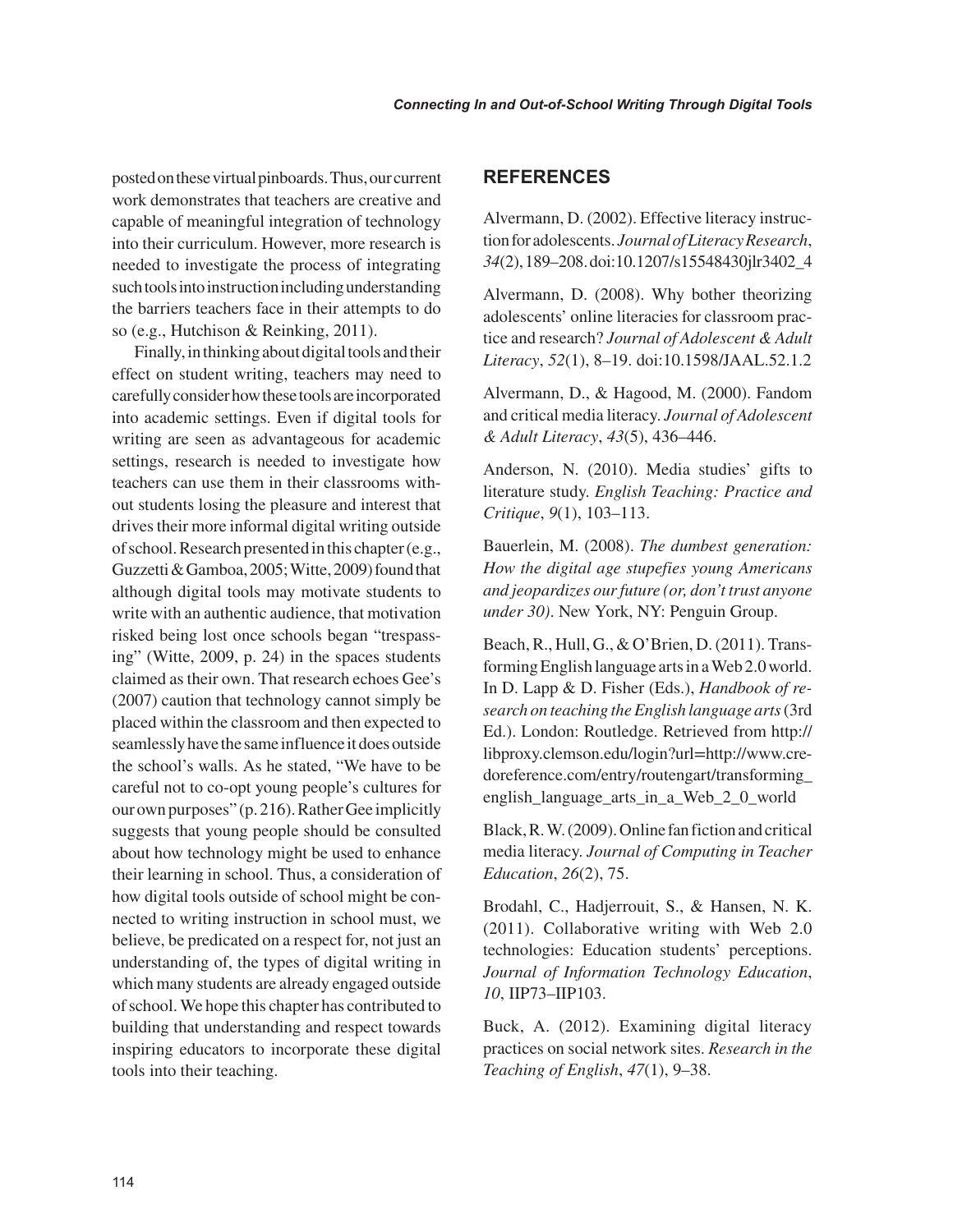Cazden, C., Cope, B., Fairclough, N., Gee, J., Kalantzis, M., & Kress, G. et al. (1996). A pedagogy of multiliteracies: Designing social futures. *Harvard Educational Review*, *66*(1), 60–92.

Center for Social Media. (2013). *The code of practices in fair use for media literacy education.* Retrieved from http://www.centerforsocialmedia. org/fair-use/related-materials/codes/code-bestpractices-fair-use-media-literacy-education

Chandler-Olcott, K., & Mahar, D. (2003). Adolescents' *anime*-inspired fanfictions: An exploration of multiliteracies. *Journal of Adolescent and Adult Literacy, 46*(7), 556-566.

Colwell, J., Hunt-Barron, S., & Reinking, D. (2013). Obstacles to developing digital literacy on the Internet in middle school science instruction. *Journal of Literacy Research*, *45*(3), 295–324.

Council of Chief State School Officers (CCSSO) & National Governors Association. (NGA). (2010). Common core state standards for English language arts and for literacy in history/social studies, science, and technical subjects. Washington, DC: National Governors Association. Retrieved from http://www.corestandards.org/the-standards

Crockett, L., Jukes, I., & Churches, A. (2011). *Literacy is not enough: 21st century fluencies for the digital age. (The 21st century fluency series)*. Newbury Park, CA: Corwin Press.

Curwood, J.S. (2013) The Hunger Games. Literature, literacy, and online affinity spaces. *Language Arts*, *90*(6), 417–427.

Davies, J. (2012). Facework on Facebook as a new literacy practice. *Computers & Education, 59*(1), 19-29. Doi: http://dx.doi.org/10.1016/j. compedu.2011.11.007 Etherpad. (n. d.). Retrieved from http://etherpad.org/

Gee, J. P. (2007). *What video games have to teach us about learning and literacy*. New York: Palgrave Macmillan.

Gee, J. P. (2011). The new literacy studies. In *Social linguistics and literacies: Ideology in discourses* (pp. 63–86). New York, NY: Routledge.

Graham, S., & Perin, D. (2007). *Writing next: Effective strategies to improve writing of adolescents in middle and high schools (Report to Carnegie Corporation of New York)*. Alliance for Excellent Education.

Guzzetti, B., & Gamboa, M. (2005). Online journaling: The informal writings of two adolescent girls. *Research in the Teaching of English*, *40*(2), 168–206.

Hansen, J., & Kissel, B. (2011). K–12 students as writers. In D. Lapp & D. Fisher (Eds.), *Handbook of research on teaching the English language arts* (3rd Ed., pp. 161-167). London: Routledge. Retrieved from http://libproxy.clemson.edu/ login url=http://www.credoreference.com/entry/ routengart/k\_12\_students\_as\_writers

Hutchison, A. C., & Reinking, D. (2011). Teachers' perceptions of integrating information and communication technologies into literacy instruction: A national survey in the U. S. *Reading Research Quarterly*, *46*, 312–333.

Jenkins, H. (2013). Is it appropriate to appropriate? In H. Jenkins & W. Kelley (Eds.), Reading in a participatory culture (pp. 105-122). New York, NY: Teachers College Press and Berkely, CA: National Writing Project.

Jenkins, H., Clinton, K., Purushotma, R., Robinson, A., & Weigel, M. (2006). *Confronting the challenges of participatory culture: Media education for the 21st century* (White Paper). MacArthur Foundation.

John-Steiner, V., & Mahn, H. (1996). Sociocultural approaches to learning and development: A Vygotskian framework. *Educational Psychologist*, *31*(3), 191–206. doi:10.1207/ s15326985ep3103&4\_4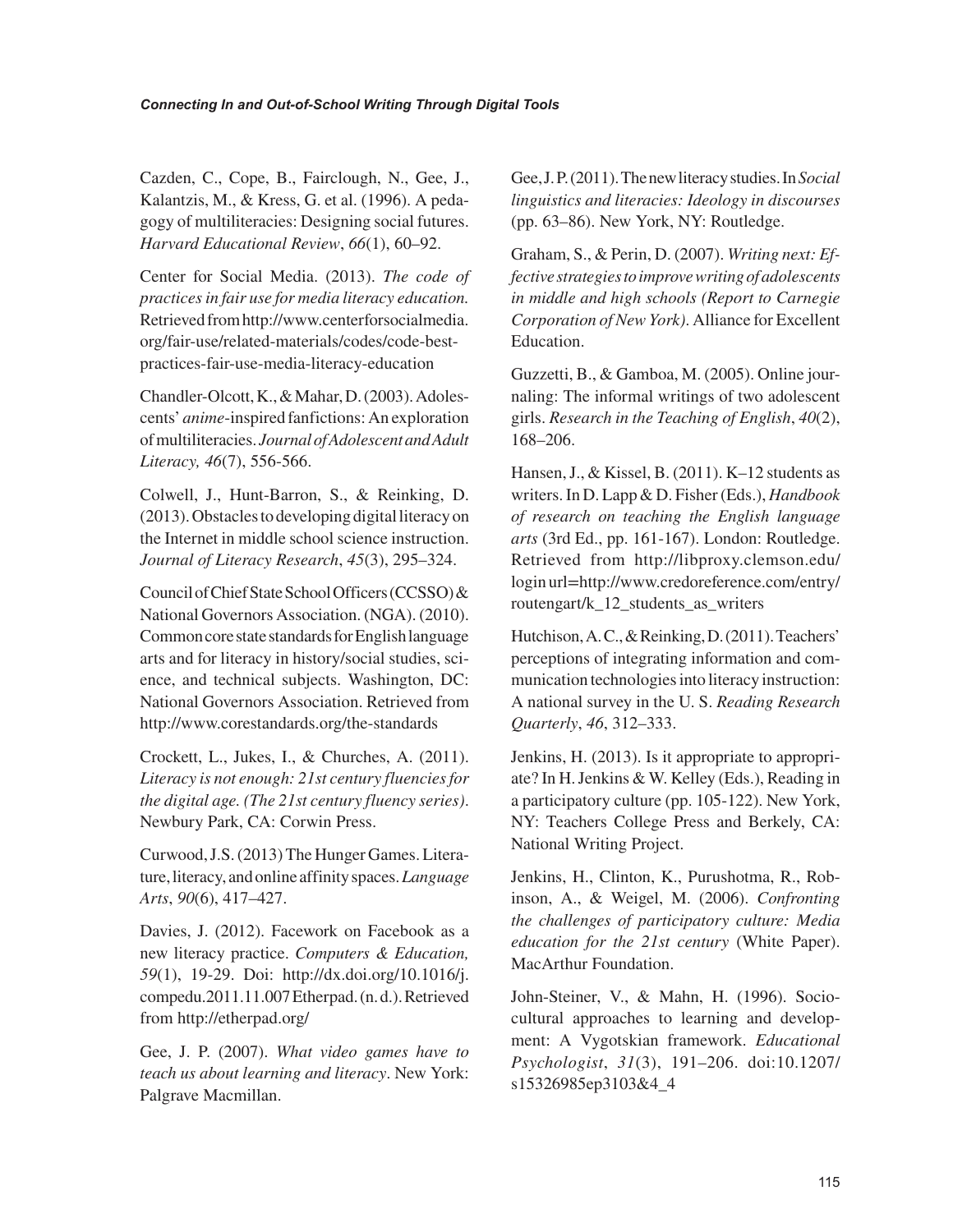Kress, G. R. (2003). *Literacy in the new media age* . New York: Routledge. doi:10.4324/9780203164754

Langer, J. A. (2000). *Guidelines for teaching middle and high school students to read and write well: Six features of effective instruction.* National Research Center on English Learning & Achievement. Retrieved from http://www.albany.edu/cela/ publication/brochure/guidelines.pdf

Lenhart, A., Arafeh, S., Smith, A., & Macgill, A. R. (2008). *Writing, technology and teens*. Washington, DC: Pew Internet & American Life Project.

Lenhart, A., Purcell, K., Smith, A., & Zickuhr, K. (2010). *Social media & mobile Internet use among teens and young adults*. Washington, DC: Pew Internet & American Life Project.

Leu, D. J. (2006). New literacies, reading research, and the challenges of change: A deictic perspective. In J. Hoffman, D. Schallert, C. M. Fairbanks, J. Worthy, & B. Maloch (Eds.), *The 55th Yearbook of the National Reading Conference* (pp. 1-20). Milwaukee, WI: National Reading Conference.

Lewis, C., & Fabos, B. (2005). Instant messaging, literacies, and social identities. *Reading Research Quarterly*, *40*, 470–501. doi:10.1598/RRQ.40.4.5

Lewis, L., Black, R., & Tomlinson, B. (2009). Let everyone play: An educational perspective on why fan fiction is, or should be, legal. *International Journal of Learning*, *1*(1), 67–81. doi:10.1162/ ijlm.2009.0007

Madden, M., Lenhart, A., Duggan, M., Cortesi, S., & Gasser, U. (2013). *Teens and technology 2013*. Washington, DC: Pew Internet & American Life Project.

National Assessment Governing Board (NAGB). (2010). *Writing framework for the 2011 national assessment of educational progress*. National Assessment Governing Board. Retrieved from http://search.ebscohost.com/login.aspx?direct=t rue&db=eric&AN=ED512552

National Commission on Writing for America's Families, Schools and Colleges. (2004). Writing: A ticket to work or a ticket out. New York, NY.

National Council of Teachers of English (NCTE). (2009). *Writing outside of school.* Urbana, IL: NCTE. Retrieved February 24, 2013 from http:// www.ncte.org/library/NCTEFiles/Resources/ Journals/CC/0191-sep09/Chron0191BriefWriting.pdf

Purcell, K., Heaps, A., Buchanan, J., & Friedrich, L. (2013a). *How teachers are using technology at home and in their classrooms*. Washington, DC: Pew Research Center's Internet & American Life Project.

Purcell, K., Heaps, A., Buchanan, J., & Friedrich, L. (2013b). *The impact of digital tools on student writing and how writing is taught in schools*. Washington, DC: Pew Research Center's Internet & American Life Project.

Reinking, D. (2009). Valuing reading, writing, and books in a post-typographic world. In D. Nord, J. Rubin, & M. Schudson (Eds.), *The history of the book in America* (Vol. 5, pp. 485–502). Chapel Hill, NC: University of North Carolina Press.

Rideout, V., Foehr, U., & Robert, D. (2010). *Generation M2: Media in the lives of 8 to 18-year-olds.* The Kaiser Family Foundation. Retrieved from http://www.kff.org/entmedia/upload/8010.pdf

Spandel, V. (2005). *The 9 rights of every writer: A guide for teachers*. Portsmouth, NH: Heinemann.